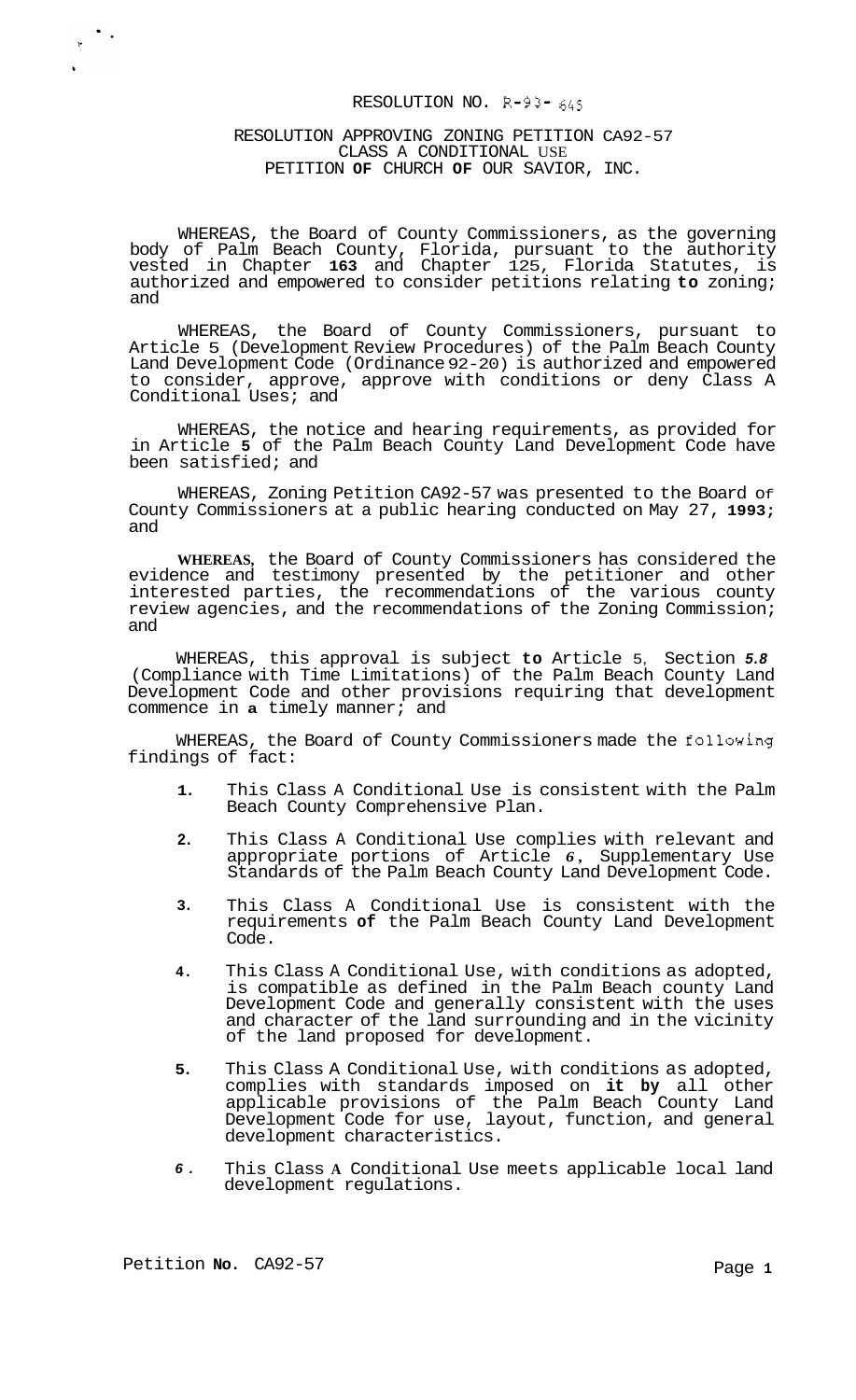- *7.*  This Class A Conditional Use, with conditions as adopted, minimizes adverse effects, including visual impact and intensity of the proposed use on adjacent lands.
- *8.*  This Class A Conditional Use has a concurrency reservation and therefore complies with Art. **11,** Adequate Public Facility Standards.
- 9. This Class A Conditional Use, with conditions as adopted, minimizes environmental impacts, including but not limited to water, air, stormwater management, wildlife, vegetation, wetlands and the natural functioning of the environment.
- **10.**  This Class A Conditional Use, with conditions as adopted, will result in logical, timely and orderly development patterns.

WHEREAS, Article **5** of the Palm Beach County Land Development Code requires that the action **of** the Board of County Commissioners be adopted by resolution.

NOW, THEREFORE, BE IT RESOLVED BY THE BOARD OF COUNTY COMMISSIONERS OF PALM BEACH COUNTY, FLORIDA, that Zoning Petition CA92-57, the petition of CHURCH OF OUR SAVIOR, INC. BY DENNIS **P. KOEHLER,** AGENT for a CLASS A CONDITIONAL **USE** allowing a CHURCH OR PLACE OF WORSHIP in the RESIDENTIAL SINGLE-FAMILY (RS) Zoning District, on a parcel of land legally described in EXHIBIT A, attached hereto and made a part hereof, and generally located as shown on a vicinity sketch as indicated in EXHIBIT B, attached hereto and made a part hereof, was approved on May *27,* 1993, subject to the conditions of approval described in EXHIBIT C, attached hereto and made a part hereof.

Commissioner **Roberts** moved for the approval of the Resolution.

The motion was seconded by Commissioner **Newell** and, upon being put to a vote, the vote was as follows:

| Mary McCarty, Chair | Ave |
|---------------------|-----|
| Burt Aaronson       | Nay |
| Ken Foster          | Ave |
| Maude Ford Lee      | Ave |
| Karen T. Marcus     | Ave |
| Warren Newell       | Ave |
| Carol A. Roberts    | Ave |

The Chair thereupon declared that the resolution was duly passed and adopted this 2?th day of May, 1993.

APPROVED AS TO FORM AND LEGAL SUFFICIENCY

BY:

PALM BEACH COUNTY, FLORIDA BY ITS BOARD OF COUNTY

COMMISSIONERS ,,,..I.. \*.. '. > **<sup>I</sup>**.~ , '. .. .- ~ ,C,.." : *'I* . BY: Ma **DEPUTY**  $CLE$ All All Company  $\sigma$  and

Petition No. CA92-57 Page 2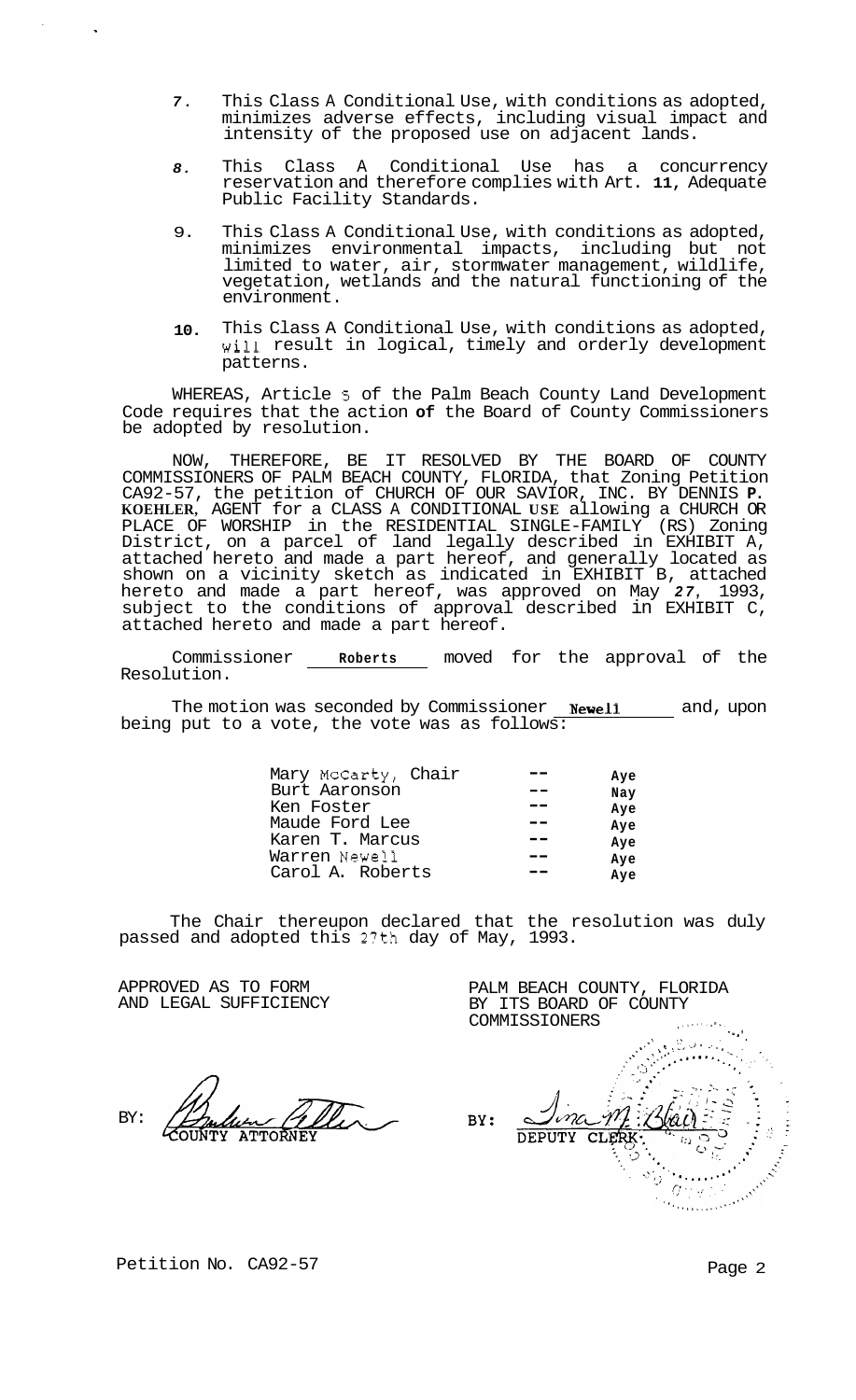### **EXHIBIT A**

**LEGAL DESCRIPTION** 

 $\bar{\mathbf{z}}$  $\overline{a}$ 

**Legal.** Description:

 $\Delta$ 

 $\pmb{r}$ 

**(Parcel 1** - **as** shown hereon) The South 100 feet of the North One-Half (N 1/21 of the East One-Half **(E** 1/21 **of the Southwest One-Quarter (SW 1/41 of** the **Northwest**  One-Quarter **(NW 1/4) of the Southwest One-Quarter (SW 1/41 of Section 14, Township 46** South, **Range 42 East, Palm** Beach County, **Florida, LESS**  the West One Hundred **Fifty** feet **(150.0'** ) **thoreof;** 

**and** *c* 

(Parco1 **2** - **as shown** hereon) **the South** One-Half *(S* 1/2) of **.the** East One -Half (E 1/21 of the' **Southwest One-Quarter (SW** 1/41 **of** the Northwest **One-Quarter (NW 1/41 of** the **Southwest Onc-Quarter (SW 1/41** of. **said** Section 14, LESS the West One **Hundred Fifty feet** ( **150.0'** ) **and** also **LESS the** South **Twinty-Five feet**  (25.0') of *the* East **1.37.15 feat.** thereof. **.I'** *...e* 

Property **Address: 14675 Via Flora**  Dalray **Beach,** Florida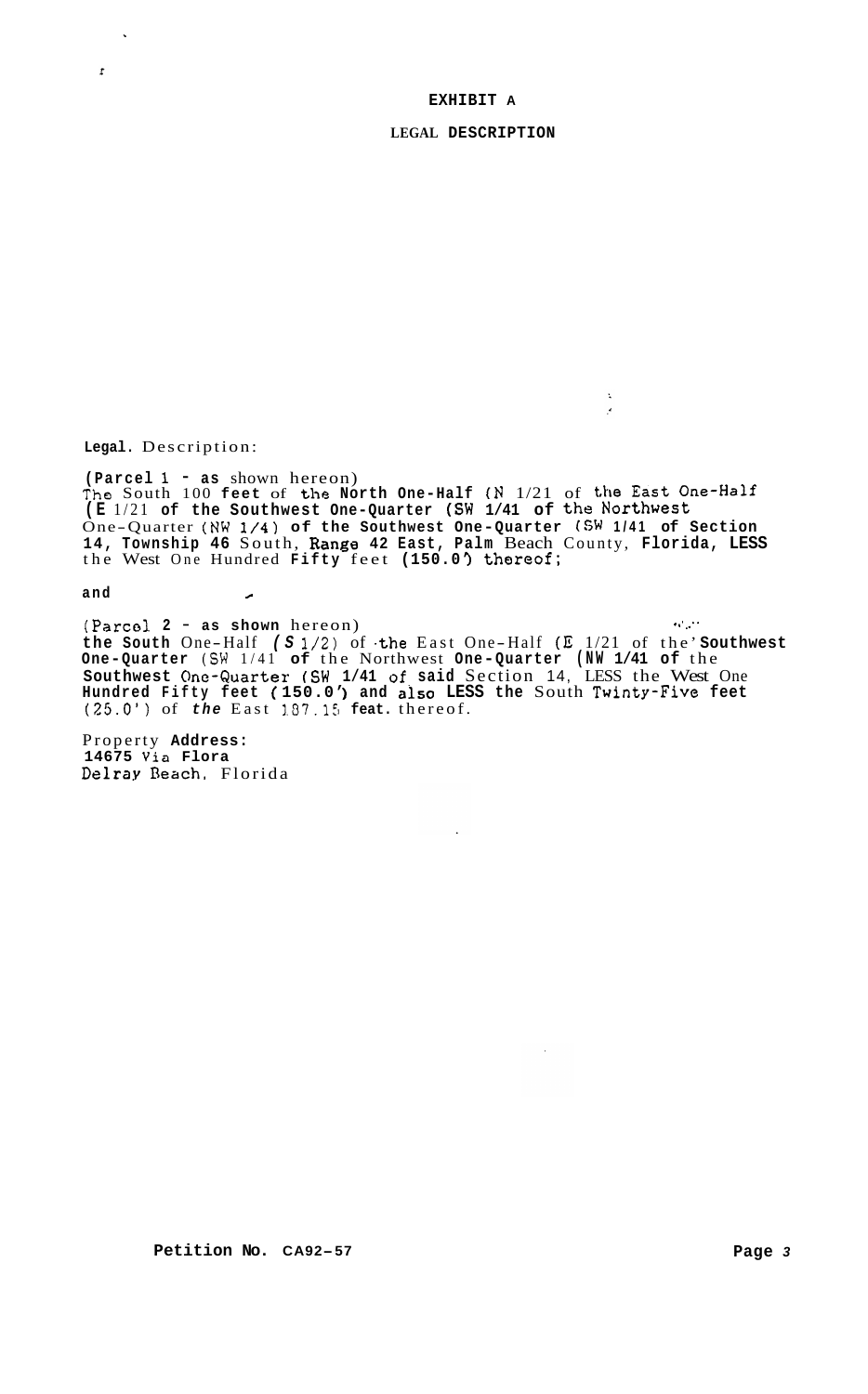# **EXHIBIT B**

 $\mathbf{r}$ 

# **VICINITY SKETCH**

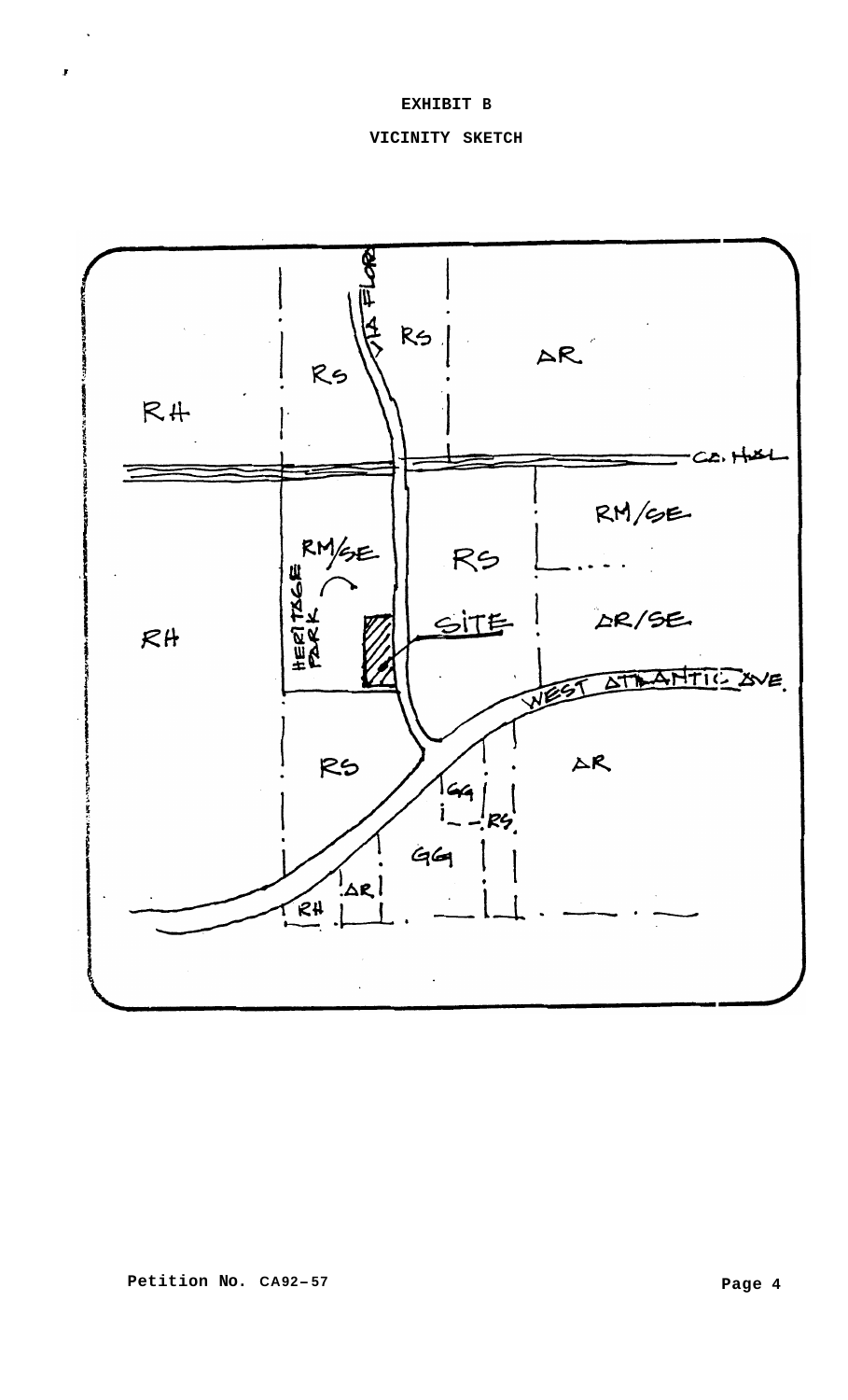# EXHIBIT C

### CONDITIONS **OF** APPROVAL

# A. STANDARD CONDITIONS

 $\label{eq:2} \frac{1}{2} \sum_{i=1}^n \frac{1}{2} \sum_{j=1}^n \frac{1}{2} \sum_{j=1}^n \frac{1}{2} \sum_{j=1}^n \frac{1}{2} \sum_{j=1}^n \frac{1}{2} \sum_{j=1}^n \frac{1}{2} \sum_{j=1}^n \frac{1}{2} \sum_{j=1}^n \frac{1}{2} \sum_{j=1}^n \frac{1}{2} \sum_{j=1}^n \frac{1}{2} \sum_{j=1}^n \frac{1}{2} \sum_{j=1}^n \frac{1}{2} \sum_{j=1}^n \frac{1}{$ 

 $\tilde{\mathbf{r}}$ 

- 1. Prior to site plan certification by the Develoument Review Committee, the petitioner shall amend the site plan to reflect:
	- a. Compliance with conformance with the minimum Landscape Code requirements (Section **7.3)** anc all landscape/vegetation preservation condition:; **of**  approval; and,
	- b. indicate the location of all dumpster and recycle waste container areas; and,
	- c. indicate the grass parking area subject to a grass parking special permit.
- 2. Prior to site plan certification by the Development Review Committee, the petitioner shall obtain all appropriate permits from the Department of Environmental Resource Management and the Palm Beach County Health<br>Department for filling the existing pond. (ZONING/ERM) Department for filling the existing pond.
- **3.** Prior to site plan certification by the Development Review Committee, the petitioner shall submit a completed application for and obtain a grass parking special permit from the Zoning Division for the maximum allowed (pass parking spaces pursuant to the Palm Beach County Un.ified Land Development Code. Grass parking spaces shall be located in the southern portion of the site furthest from the principal structure. (ZONING)
- B. BUILDING AND SITE DESIGN
	- **1.** Total square footage shall be limited to a maximlun of 10,000 square feet. Additional square footage may be permitted pursuant to Article **5.4. E. 13** (Minor Deviat ions) of the Unified Land Development Code. (ZONING)
	- 2. Maximum occupancy for the Church shall be limited t3 **366**  seats. (ZONING/BUILDING)

### *C.* DUMPSTER

- **1.** All areas or receptacles for the storage and disposal of trash, garbage or vegetation shall:
	- a. Not be located within twenty-five (25) feet *o€* the north, south or west property lines; and,
	- b. be confined to areas designated on the site plan. (ZONING)

# D. HEALTH

- **1.** Sewer service is available to the property. Therefore, no septic tank shall be permitted on the site. All existing on-site sewage disposal systems must be abandoned in accordance with Chapter 10D-6, FAC and Palm Beach County ECR-I. (HEALTH)
- 2. Water service is available to the property. Therefore, no well shall be permitted on the site to provide potable water. All existing on-site potable water supply systems must be abandoned in accordance with Palm Beach County ECR-11. (HEALTH)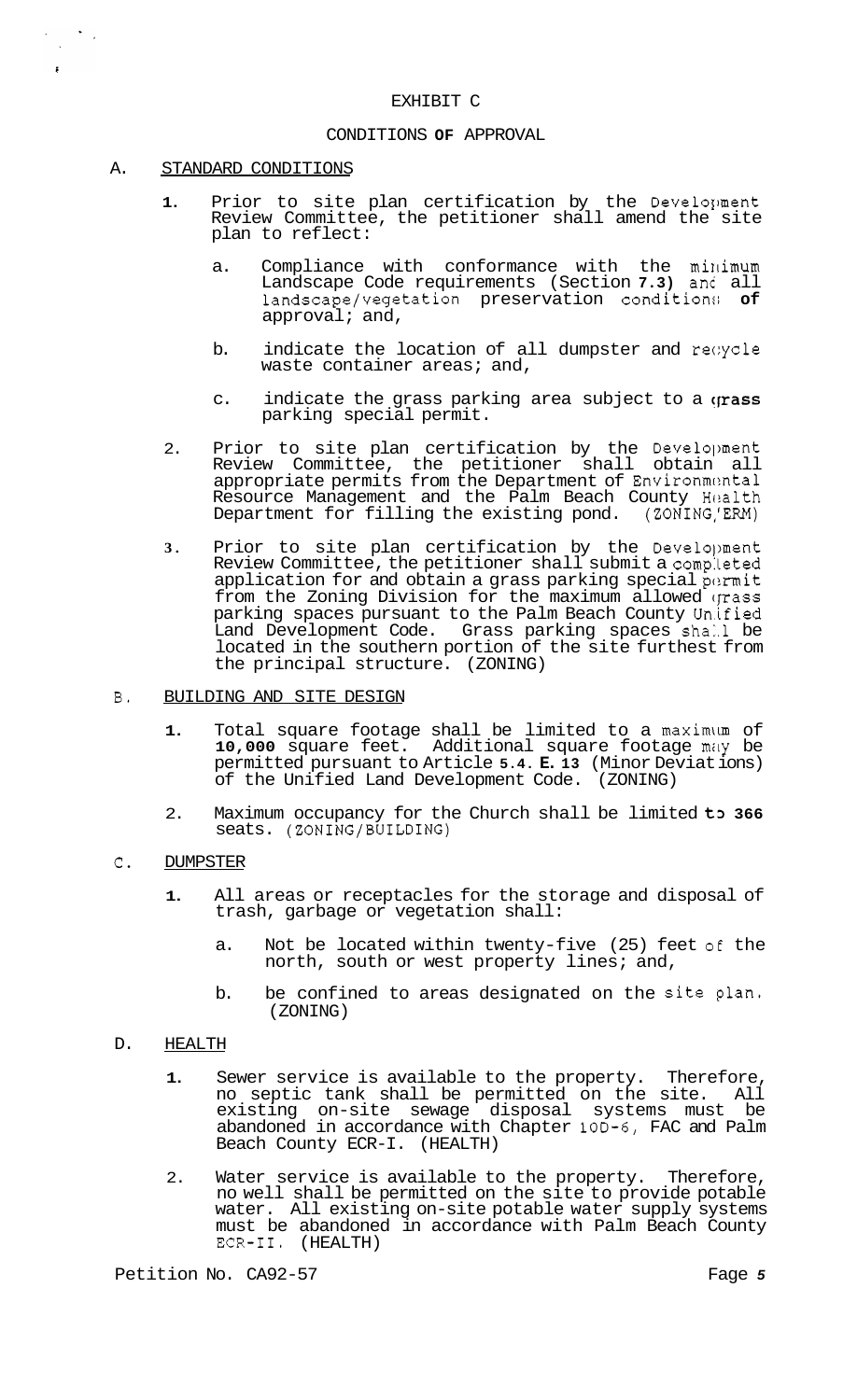# *E.* ENGINEERING

 $\left\langle \mathbf{r}^{\prime }\right\rangle _{2}$ 

 $\epsilon$ 

- **1.** Prior to DRC approval, the site plan shall be amended **to**  reflect a maximum of 2 access locations onto Via Flora subject to approval by the County Engineer. (ENGINEERING)
- 2. The petitioner shall install "No Parking" signs **on** both sides of Via Flora along the front of the subject site, at the petitioner's expense, subject to the approval of the County Engineer. (ENGINEERING)
- **F.** LANDSCAPING GENERAL
	- **1.** All trees required to be planted on site by this approval shall meet the following minimum standards at installation:

| a. | Tree height:        | fourteen (14) feet.            |
|----|---------------------|--------------------------------|
| b. | Trunk diameter:     | 3.5 inches measured 4.5 feet   |
|    |                     | above grade.                   |
|    | c. Canopy diameter: | seven (7) feet. Diameter shall |
|    |                     | be determined by the average   |
|    |                     | canopy radius at 3 points      |
|    |                     | measured from the trunk to the |
|    |                     | outermost branch tip. Each     |
|    |                     | radius shall measure at least  |
|    |                     | 3.5 feet in length.            |
| d. | Clear trunk:        | five (5) feet. (ZONING)        |

# G. LANDSCAPING TINTERIOR

- 1. At grade level planters shall be installed every  $t \neq 0$  (2) parking spaces. Each required island shall be a minimum of five **(5)** feet by five **(5)** feet square **(25** square feet). One native canopy tree and appropriate ground cover shall be planted in each required island. (Z3NING)
- **HI** LANDSCAPING ALONG THE NORTH, SOUTH, AND **WEST** PROPERTY LINES
	- **1.** Landscaping and buffering along the north, soutll, and west property lines shall be upgraded **to** include:
		- **a.** One native canopy tree planted for every twenty **(20)** feet, not to exceed thirty **(30)** feet on Center at installation;
		- b. One native palm tree for each twenty (20) linear feet, with a maximum spacing of sixty *(60)* feet on center. A group of three or more palm trees may supersede the requirement for **a** native canorly tree in that location; and
		- c. Thirty (30) inch high shrub or hedge material spaced twenty-four **(24)** inches on center at installation. (ZONING)
- I. LANDSCAPING ALONG THE EAST PROPERTY LINE
	- **1.** Landscaping and buffering along the east propert:y line shall be upgraded to include:
		- a. A minimum ten **(10)** foot wide landscape buffer strip;
		- **b.** One native canopy tree planted for every twenty **(20)** feet, not to exceed thirty **(30)** feet **on** center at installation;

Petition No. CA92-57 Page 6